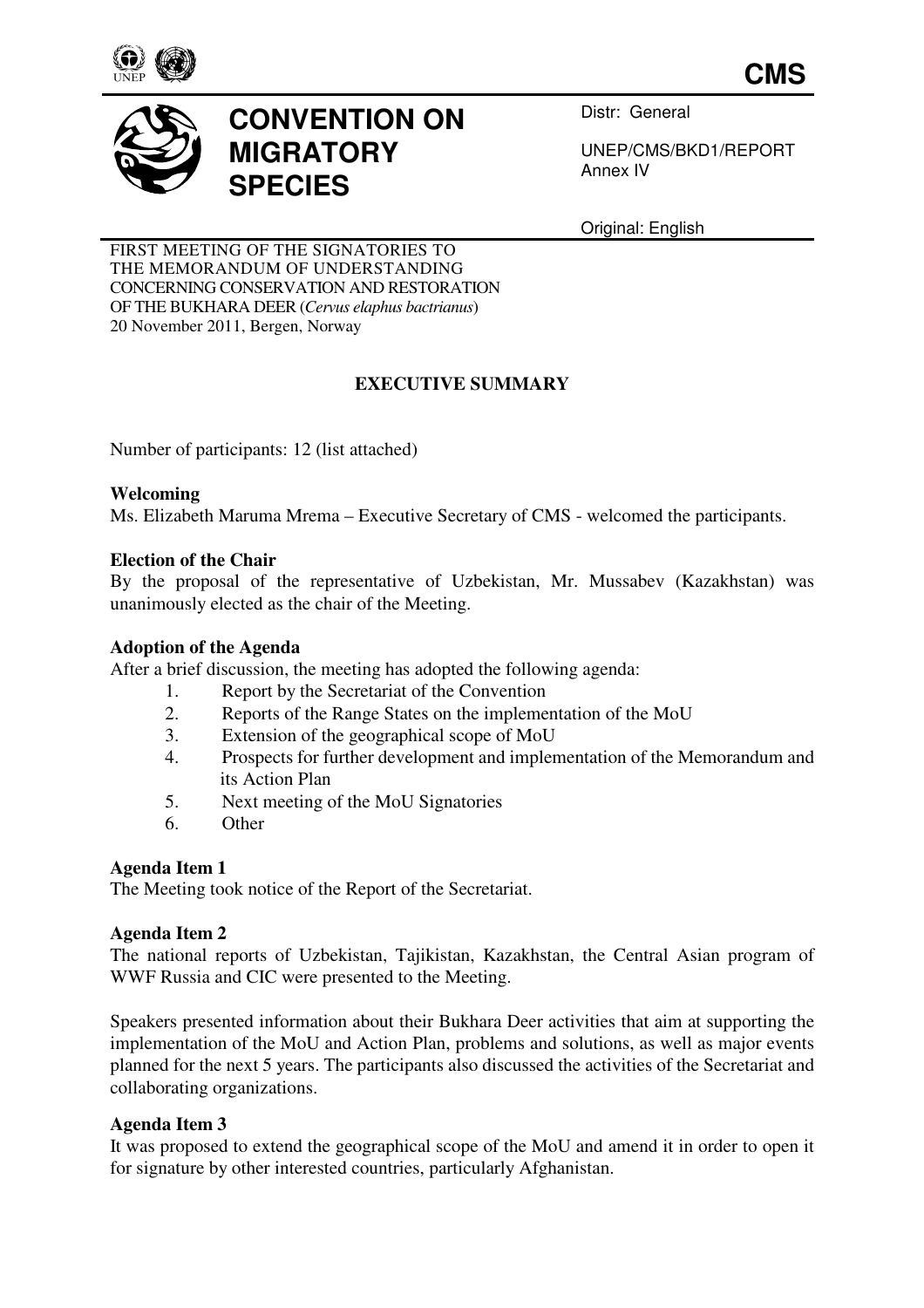# **Agenda Item 4**

Different options for updating and further development of the Action Plan were considered. The possibility of developing a medium term work program as a tool to support the implementation of the MoU was discussed, as well as the alternatives to the reporting format for the implementation of the MoU Action Plan.

# **Agenda Item 5**

The frequency of future meetings of the Signatories and the possible date for the next meeting were discussed.

## **Regarding agenda items 3-5, the following decisions were made:**

- 1. Expansion of the geographical scope of the Memorandum, to include Afghanistan;
- 2. Development of a medium term international work program (MTIWP);
- 3. Improvement of transboundary cooperation;
- 4. Report on the implementation of the MoU on a two-yearly basis using the the newly agreed format;
- 5. Urge the 10th Conference of the Parties to CMS to consider allocating necessary resources to the Secretariat to support the implementation of the MoU and maintain the position of a regional coordinator; and
- 6. Identification of the following priorities for national and transboundary actions for Bukhara Deer conservation.

### **Kazakhstan:**

- Create new protected areas that are also suitable habitats for the Bukhara Deer, to increase its populations to a stable point; and
- Introduce deer in additional areas.

# **Tajikistan:**

- Strengthen the protection of Bukhara deer population in the reserve "Tigrovaya" balka";
- Monitor Bukhara deer in its natural habitat;
- Improve facilities and opportunities for the management of protected areas;
- Develop and implement a National Strategy and Action Plan for the Conservation of Bukhara deer in Tajikistan; and
- Improve cooperation for the conservation of Bukhara deer between Zeravshan reserve (Tajikistan) and reserve "Zarafshan" (Uzbekistan).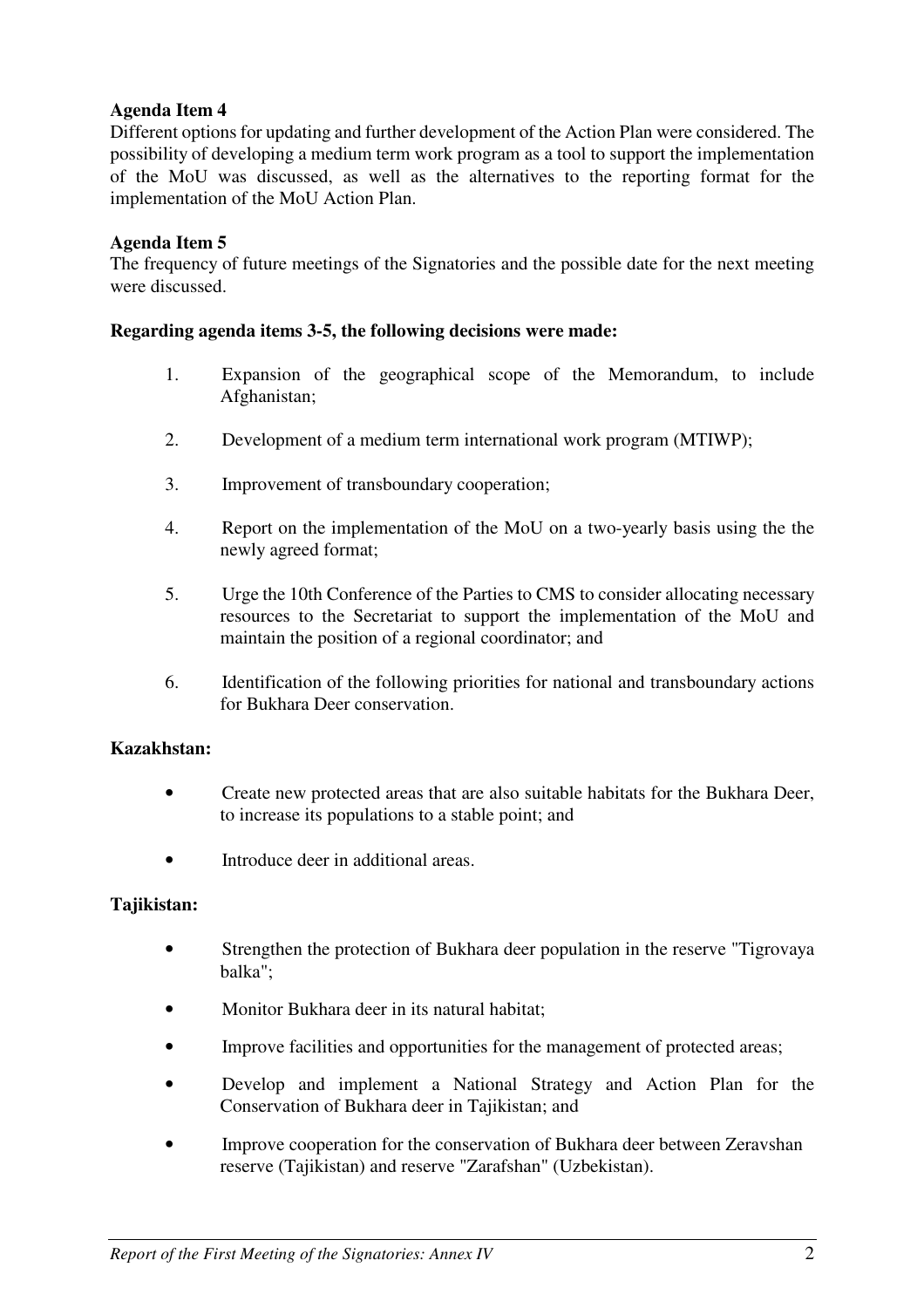## **Uzbekistan:**

- Strengthen and increase the scale of coordinated monitoring of all populations of Bukhara deer;
- Identify and explore new areas suitable for the Bukhara reintroduction, as well as work to study the fragmentation of habitats;
- Use deer populations in Badai Tugay for relocation to balance population sizes with the carrying capacity of ecosystems; and
- Develop eco-tourism and related infrastructure (e.g., EcoCenter "Adelia").

#### **For all member Range States of the MoU:**

- Continue to work with the CMS Secretariat and share best practices with other Range States on the optimization of Bukhara deer and its habitat;
- Develop ecological corridors for migration;
- involve local people and provide incentives for the conservation of Bukhara deer (e.g., alternative income generation); and
- Strengthen anti-poaching activities.

Signed by the:

Representative of the Republic of Kazakhstan

Representative of the Republic of Tajikistan

Representative of the Republic of Uzbekistan

Representative of the World Wildlife Fund

Representative of the International Council for Game and Wildlife Conservation (CIC)

Representative of the Secretariat of the Convention on Migratory Species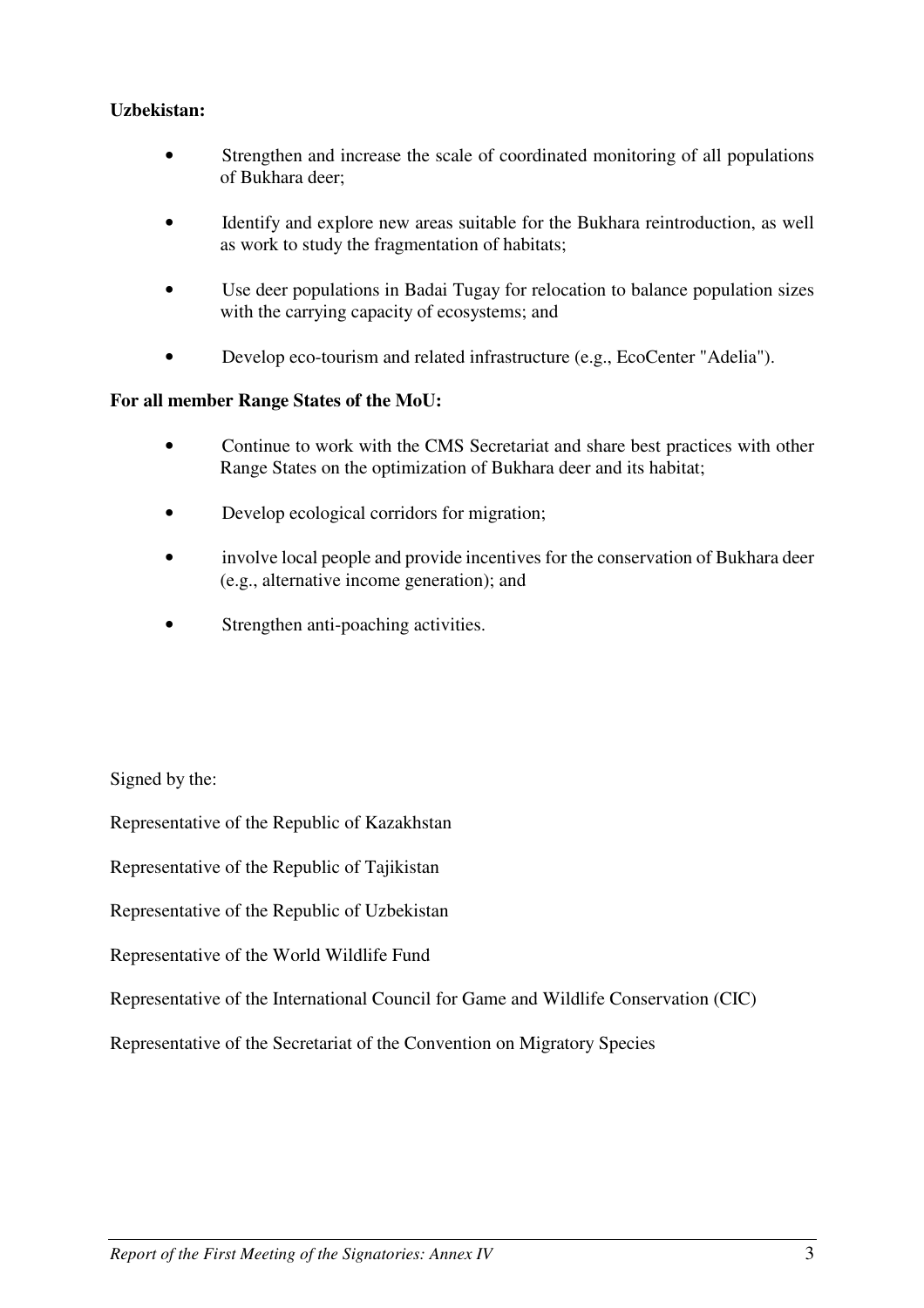## **Participants:**

## **KAZAKHSTAN**

Mr. Khairbek Shakhvalievich Mussabayev Deputy Chairman Committee of Forestry and Hunting of the Ministry of Agriculture Ministry House, 5th Driveway, Orynbor Street 010000 Astana Republic of Kazakhstan Tel: (+8 7172) 742 835 Fax: (+8 7172) 743 326 E-mail: mussabayev@minagri.kz

Dr. Sergey Yerokhov Chief Zoologist Department of Ecological Monitoring Kazakhstan Agency for Applied Ecology KAZAKHSTAN Tel: (+8 7272) 58 24 89 E-mail: syerokhov@mail.ru

Dr. Sergey Sklyarenko Centre for Conservation Biology of the Science Director of ACBK Association for the Conservation of Biodiversity (ACBK) of. 203, 40, Orbita-1, Almaty 050043, Kazakhstan Phone/fax +7-727-2203877 Tel: +7-701-2213315 E-mail: sergey.sklyarenko@acbk.kz

# **TAJIKISTAN**

Mr. Kholmumin Safarov State Forestry Agencies and Hunting Committee for Environment Protection Shamsi 5/1 734034 Dushanbe Republic of Tajikistan E-Mail: safarov\_holmumin@mail.ru

Mr. Nurali Saidov Head of the State Enterprise of Natural Protected Areas of Committee of Environmental Protection (CEP) Republic of Tajikistan 62, Drujba Narodov Str. 734025 Dushanbe TAJIKISTAN Tel: (+992 37) 2221467 / (+992 918) 232306 (mob.) E-mail: nsaidov70@yahoo.com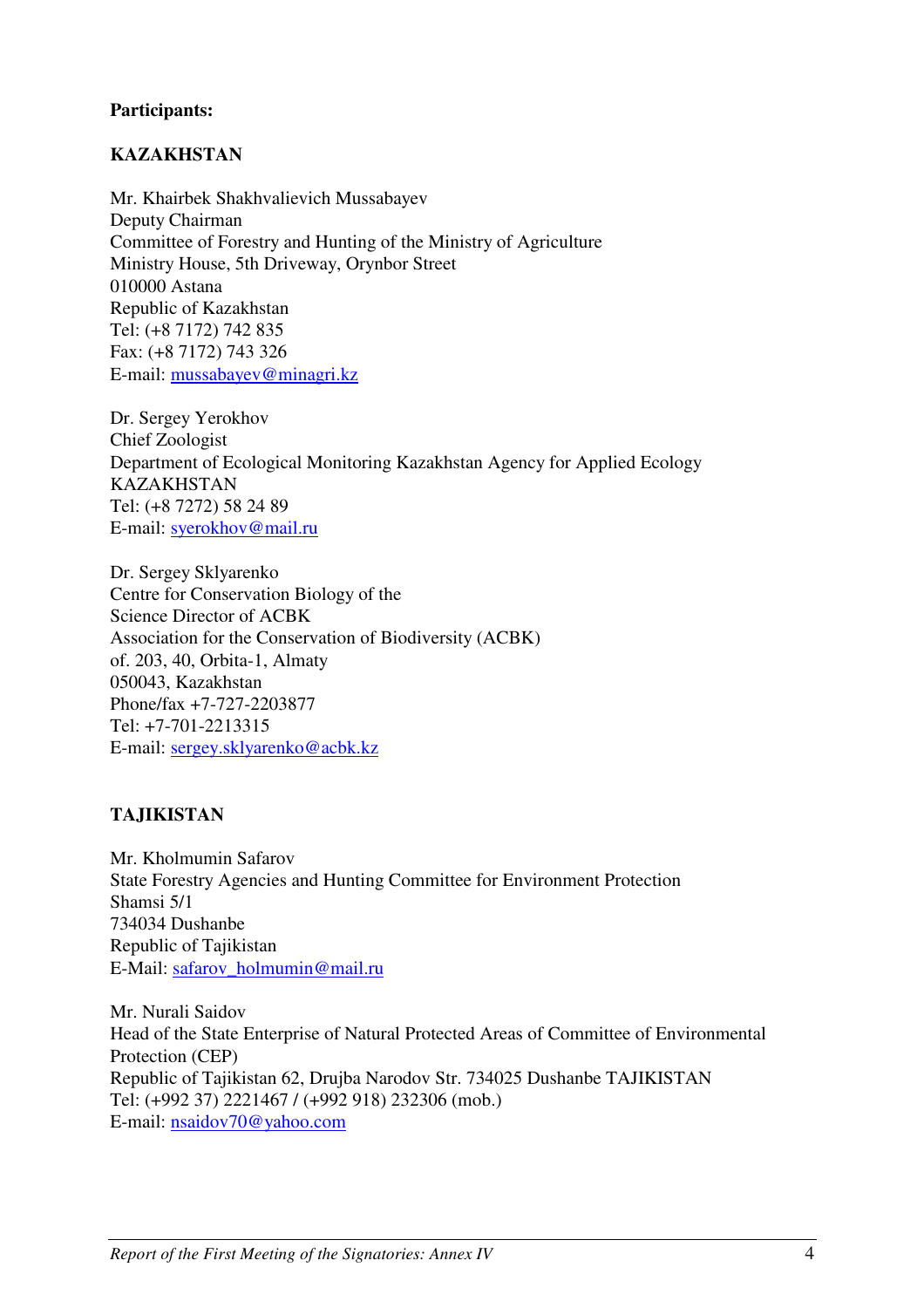## **UZBEKISTAN**

Mr. Alexander Grigoryants State Committee for Nature Protection ul. Abdulla Kadiry 5A 700128 Tashkent Republic of Uzbekistan Tel: (+99871) 2157935 E-mail: a.grigor50@mail.ru

# **KYRGYZSTAN**

Mr. Askar Davletbakov Senior Research, Fellow of the Institute of Biology and Soil National Academy of Sciences of Kyrgyz Republic Chui str. 265 720071 Bishkek Kyrgyzstan Tel: (+996) 550965108 Fax: (+996 31) 2545282 E-mail: envforest@elcat.kg; min-eco@elcat.kg

Ms. Kathrin Uhlemann Senior Advisor, Regional Program on Sustainable Use of Natural Resources in Central Asia Deutsche Gesellschaft für Internationale Zusammenarbeit (GIZ) GmbH Regional Office Kyrgyzstan 720040 Bischkek Uliza Panfilova 150 Tel.: +996 312 31 60 09 ext.108 / Mobile: +996 555 77 29 11 E-mail: kathrin.uhlemann@giz.de

#### **WWF Russia**

Ms. Olga Pereladova Head of Central Asia Programme 19 Nikoloyamskaya Street 109240 Moscow Russian Federation E-Mail: opereladova@wwf.ru

### **International Council for Game and Wildlife Conservation (CIC)**

Mr. Mikko Rautiainen Policy and Law Advisor Telki ut hrsz 2092 Budapest Hungary Tel. 003623453830 E-Mail: m.rautiainen@cic-wildlife.org